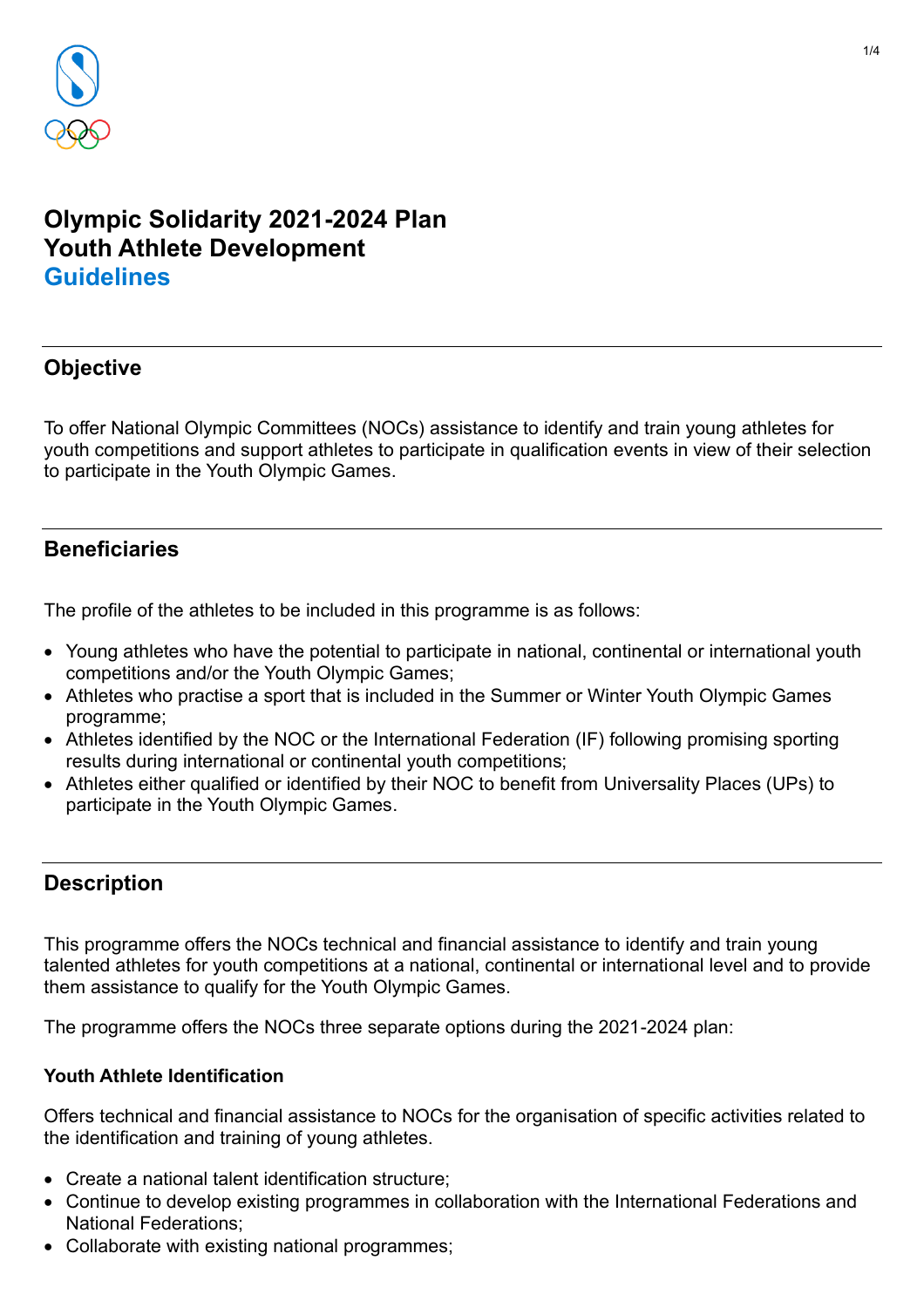

- Organisation of short-term national or international talent identification projects and training camps;
- Train youth athletes with a view to them being selected for youth competitions; and
- Implement learn and share initiatives.

#### **Youth Olympic Games Qualification**

Offers financial assistance to NOCs for the participation of young athletes in qualification competitions for the Youth Olympic Games in the 2021-2024 plan.

This option is designed to reimburse transport costs (plane, bus, boat, etc.) for qualifying events. Other costs linked to the participation, such as accommodation, visas, registration fees and transporting equipment can also be accepted. In view of the age of the participants, the costs of an accompanying adult (coach, physiotherapist, guardian, etc.) can also be covered.

The following expenses will not be taken into consideration within the scope of this option:

- Costs relating to the participation of athletes in the Youth Olympic Games
- The purchase of team delegation uniforms

#### **International Federation Training Opportunities**

A limited number of talented young athletes will be offered development opportunities organised by the International Federations through variable-term training courses and training camps in view of youth competitions.

Eligible NOCs are those that participated in the Olympic Games Rio 2016 with a delegation of 50 athletes or fewer. NOCs will be invited to participate in these IF opportunities by Olympic Solidarity during the 2021-2024 plan and will be requested to confirm their participation on RELAY.

### **External Partners**

In certain cases, Olympic Solidarity will also collaborate with other partners, such as the Continental Associations (CAs), training centres, coaches and/or high-level experts.

# **Application Procedure**

For the options described above, NOCs wishing to benefit from one or several opportunities should submit a request by applying through RELAY at least two months prior to the start of the activities that are scheduled or within the deadline specified in the invitation for the IF training opportunities.

#### **Youth Athlete Identification**

NOCs can apply annually on RELAY.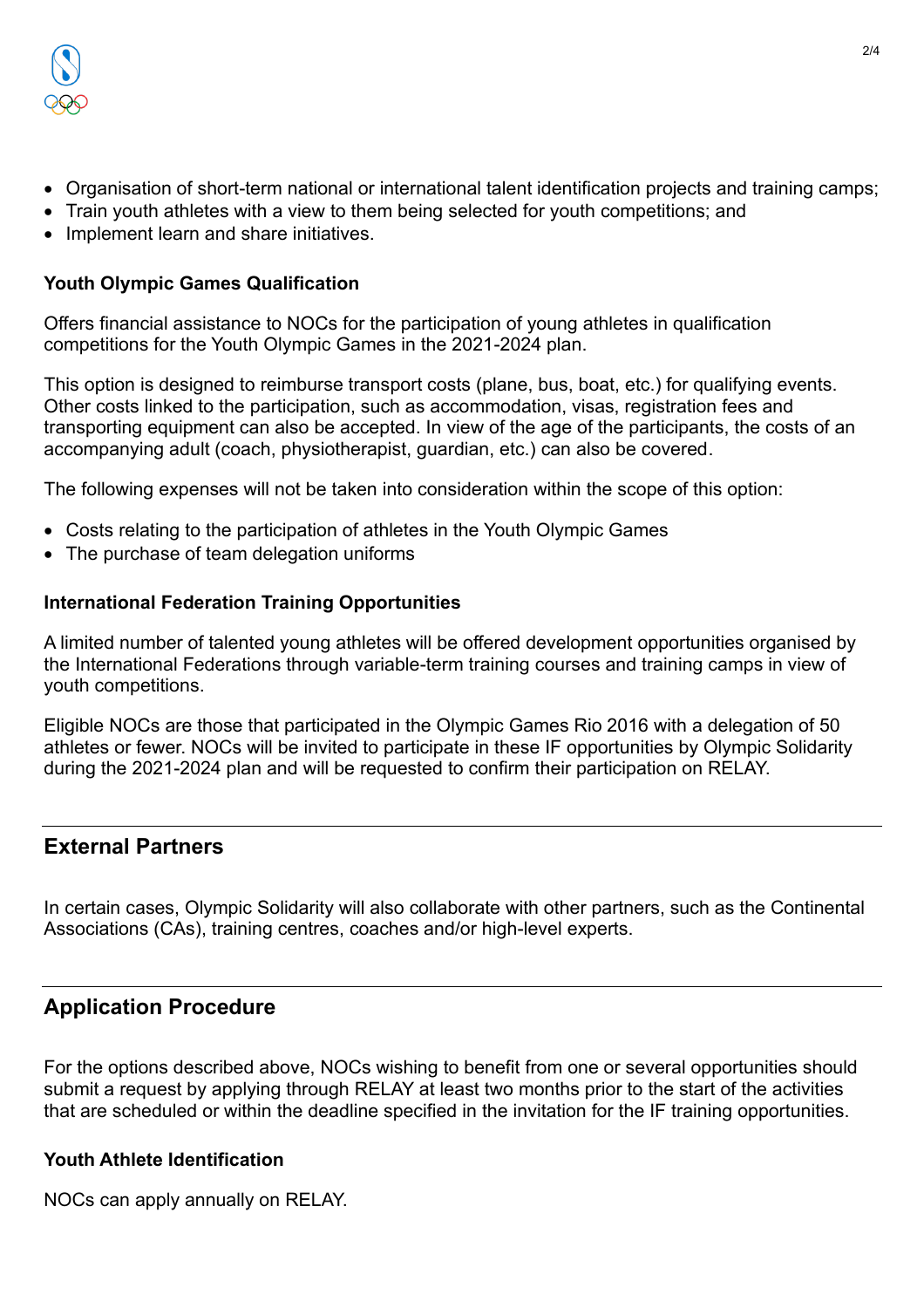

### **YOG Qualification**

One application per NOC can be submitted for the Winter Youth Olympic Games Gangwon 2024 on RELAY.

### **International Federation Training Opportunities**

Invitations will be sent to the relevant NOCs through RELAY. All details, such as athlete names, sporting CV, arrival and departure dates, etc, will be communicated directly by the NOC or National Federation to the International Federation as specified in the invitation.

For all activities organised for athletes who are under 18 years of age within the context of this programme, the NOC must ensure that the consent of the athlete's parent and/or guardian is given before submitting an application to Olympic Solidarity.

# **Analysis and Approval**

### **Youth Athlete Identification and YOG Qualification**

Applications will be analysed and approved by Olympic Solidarity in accordance with the following criteria:

- Compatibility with the objective and guidelines of the programme;
- Feasibility of the project;
- Budget consistency;
- Suitability of the profile of the athletes (age, in particular) to be included in the activity; and
- Participation in qualification competitions as stipulated in the relevant International Federation qualification systems.

Should the application be approved, Olympic Solidarity will send a confirmation to the NOC specifying the scope of the project and the budget allocated.

NOCs may submit proposals at any time during the 2021-2024 plan, but Olympic Solidarity will not approve projects retroactively.

### **International Federation Training Opportunities**

Olympic Solidarity will seek the approval of the NOCs before confirming an athlete in any activity (training camp, competition, etc.) proposed by the International Federation.

# **Financial Conditions**

The quadrennial budget allocated to this programme amounts to USD 14,000,000.